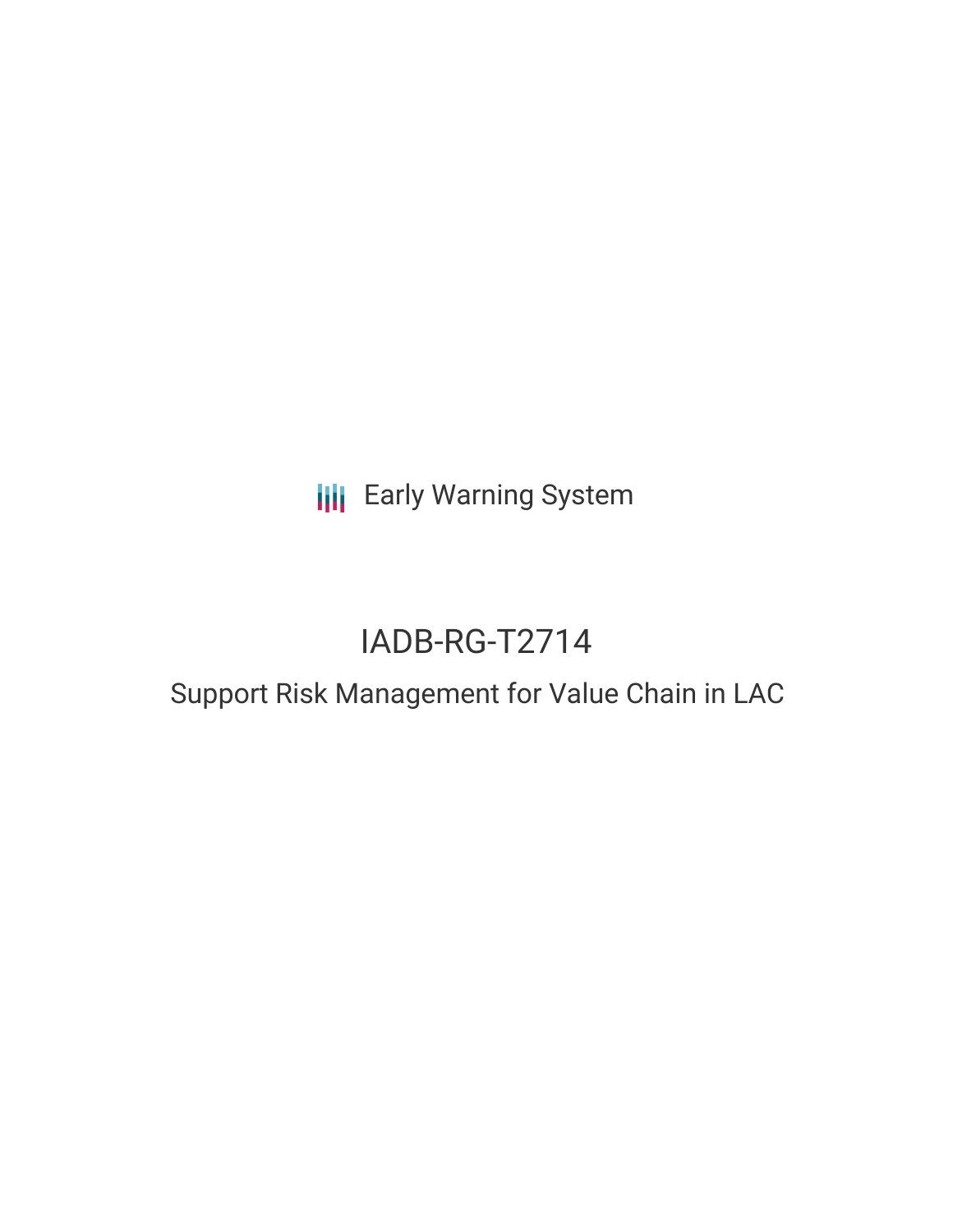## **Quick Facts**

| <b>Financial Institutions</b>  | Inter-American Development Bank (IADB) |
|--------------------------------|----------------------------------------|
| <b>Status</b>                  | Active                                 |
| <b>Bank Risk Rating</b>        | U                                      |
| <b>Voting Date</b>             | 2016-05-04                             |
| <b>Investment Type(s)</b>      | <b>Advisory Services</b>               |
| <b>Investment Amount (USD)</b> | $$0.20$ million                        |
| <b>Project Cost (USD)</b>      | $$0.20$ million                        |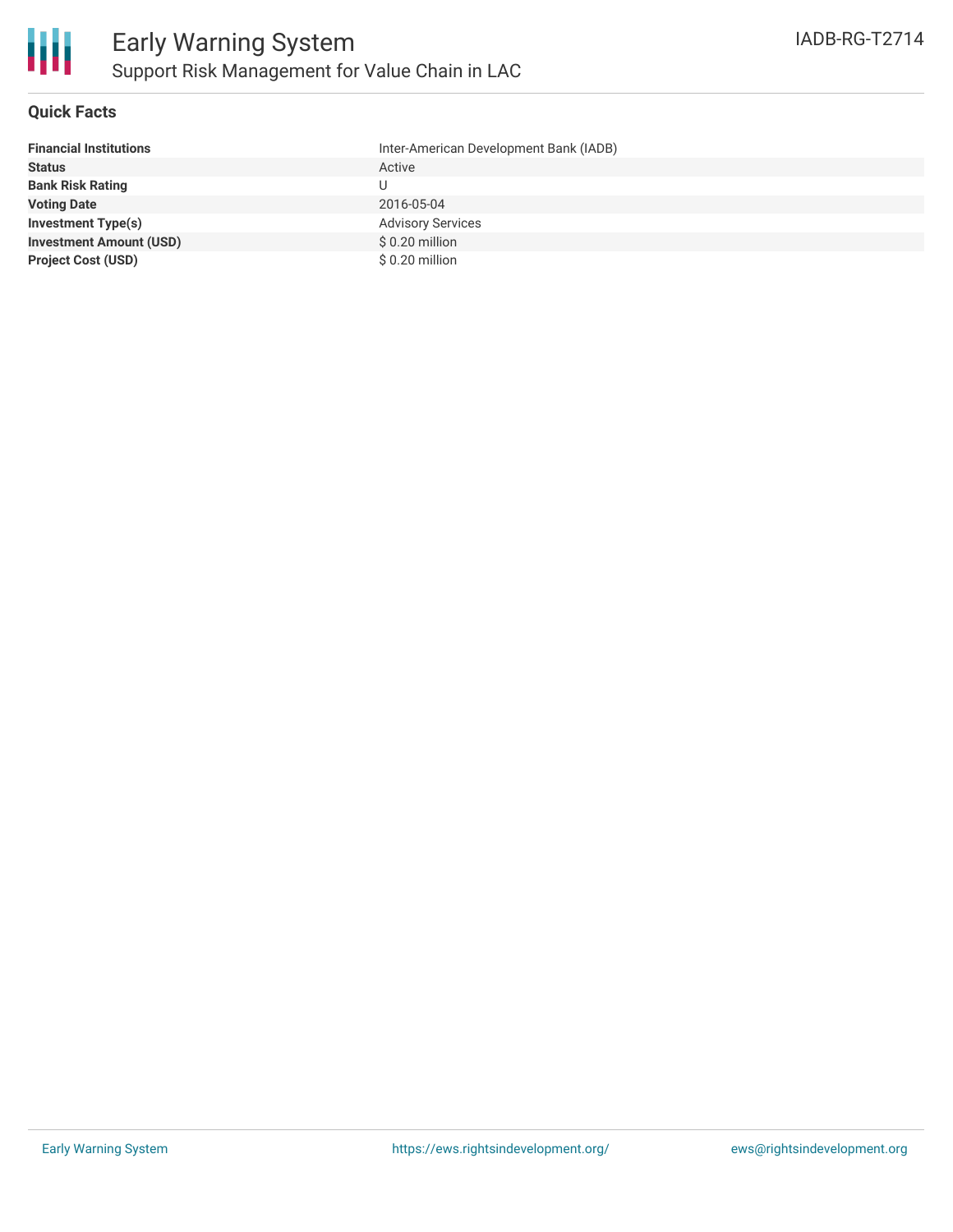

## **Project Description**

In order to increase the productivity of agricultural value chains and reduce food losses due to deficiencies in production processes, the countries of the Region have requested the Bank for technical cooperation resources for the design of comprehensive risk management strategies for such chains. The specific objectives of the technical cooperation are: (i) to develop a methodology to support the Development Banks (BD) and the agencies specialized in the design of such strategies, including the identification of financial and non-financial instruments for the management of risks in value chains; and (ii) test and finalize the methodology through a pilot project in two countries.

The pilot project seeks to define a future methodology replicable in other countries and sectors. One of the countries selected for the testing of the methodology is Mexico. Through CLIPP ME-X1021, the Bank is working with that country to promote investments that increase the productivity of the rural sector and agroindustrial value chains, in turn to improve growth and food security. At present, the Bank is designing the second loan under the line (ME-L1190), with focus on such chains. The Executing Agency of the operation (Institutional Trusts in Relation to Agriculture - FIRA) has requested technical support from the Bank for the development of an integrated risk management strategy in agroindustrial chains that will allow them to: (i) identify financing needs and technical assistance along the chains; and (ii) structuring projects that combine the right products to meet those needs. This information will be used as input in the study of demand for financial and non-financial products of FIRA. With the interest of other countries in the Region, the second country for testing will be defined according to the development of the loan portfolio.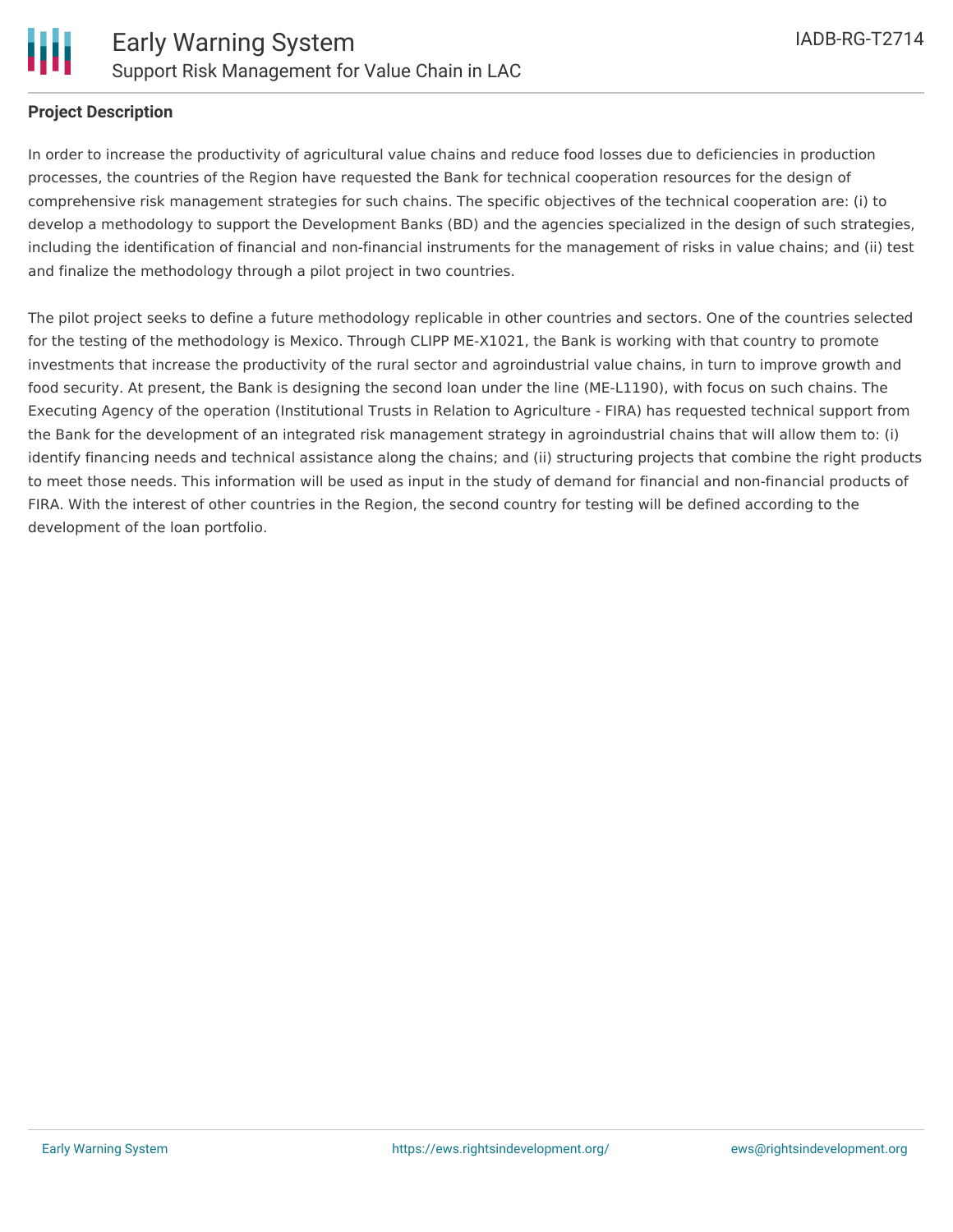

## **Investment Description**

• Inter-American Development Bank (IADB)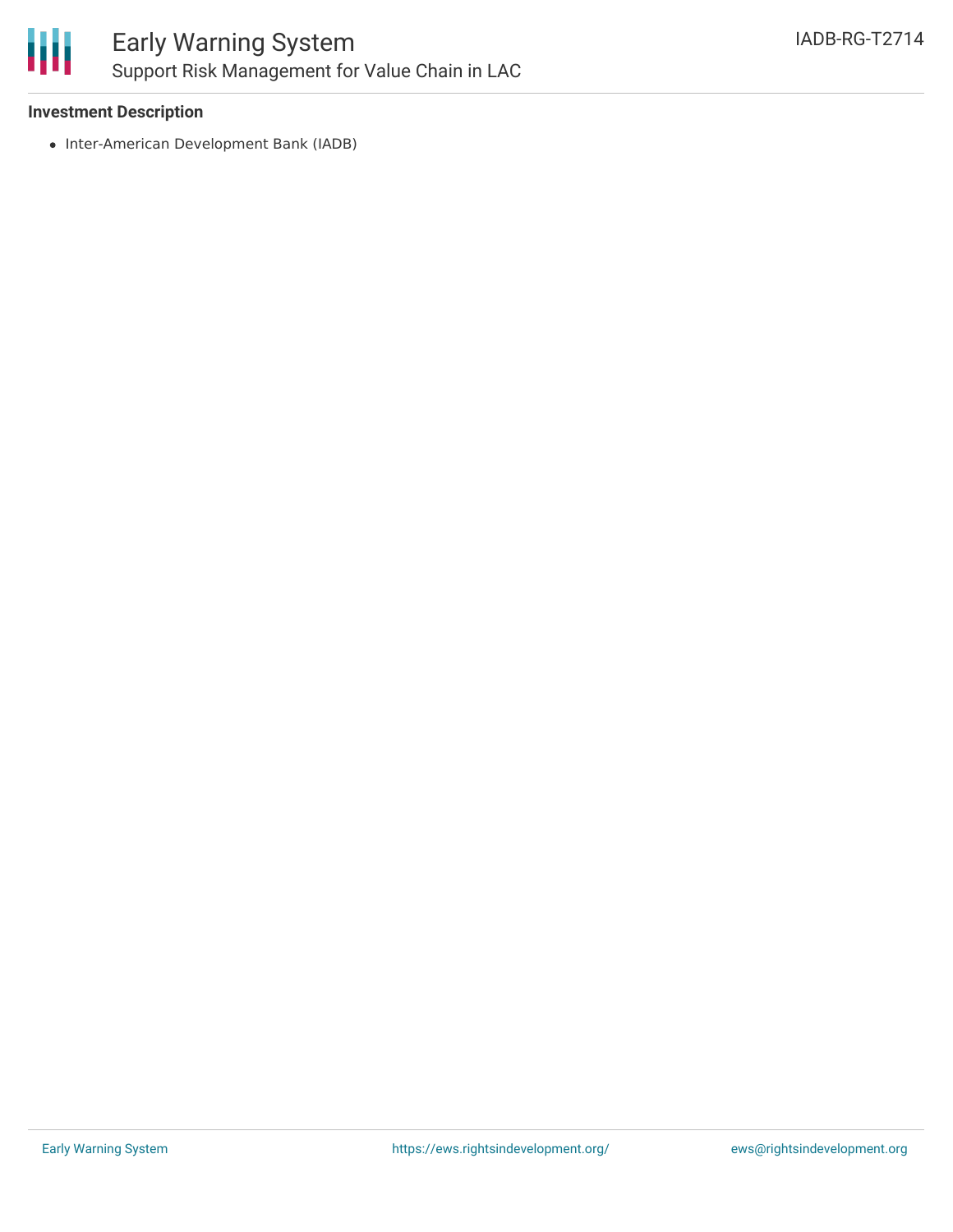

#### **Contact Information**

ACCOUNTABILITY MECHANISM OF IADB

The Independent Consultation and Investigation Mechanism (MICI) is the independent complaint mechanism and fact-finding body for people who have been or are likely to be adversely affected by an Inter-American Development Bank (IDB) or Inter-American Investment Corporation (IIC)-funded project. If you submit a complaint to MICI, they may assist you in addressing the problems you raised through a dispute-resolution process with those implementing the project and/or through an investigation to assess whether the IDB or IIC is following its own policies for preventing or mitigating harm to people or the environment. You can submit a complaint by sending an email to MICI@iadb.org. You can learn more about the MICI and how to file a complaint at http://www.iadb.org/en/mici/mici,1752.html (in English) or http://www.iadb.org/es/mici/mici,1752.html (Spanish).